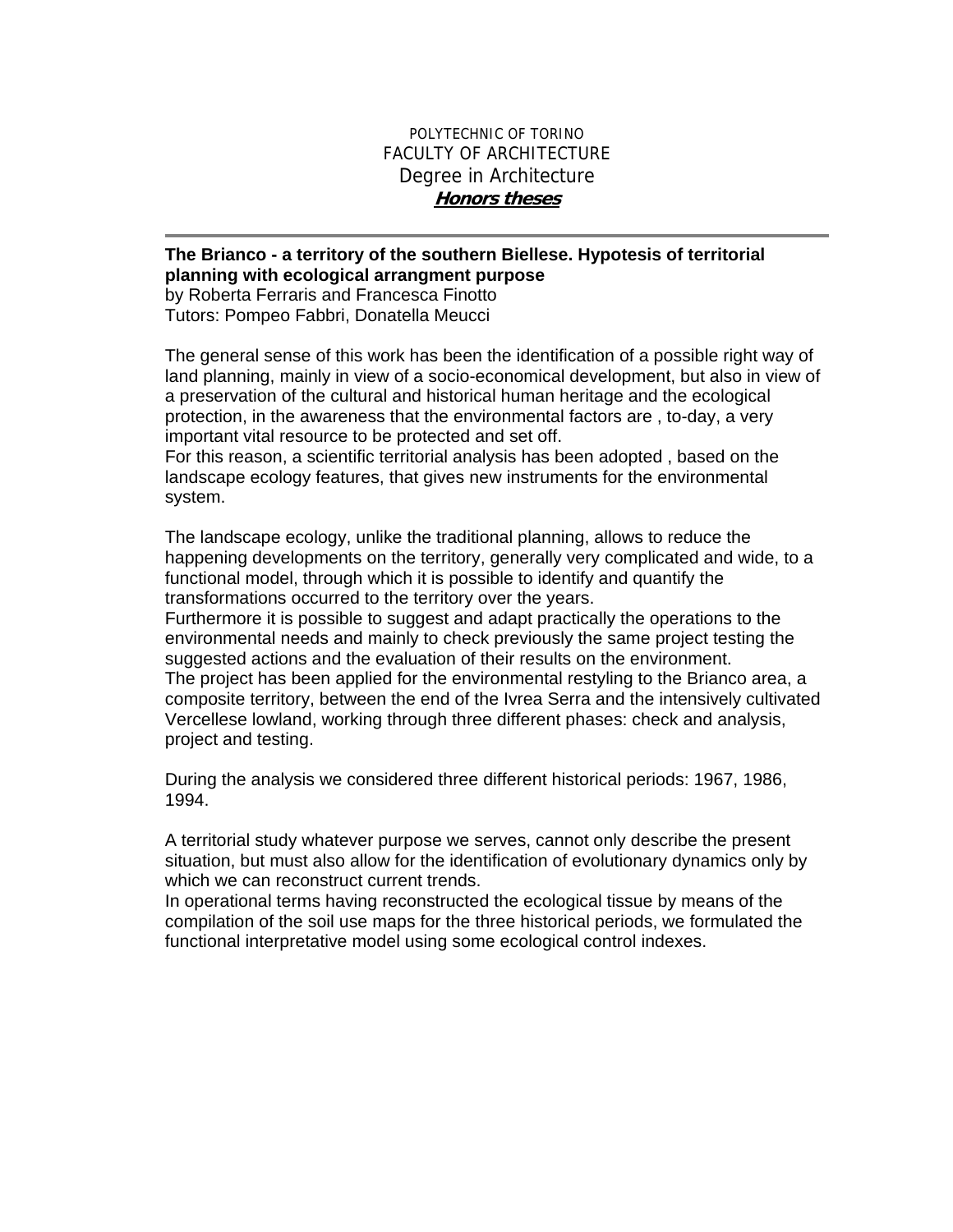

These are sintetical evaluation instruments which allow for the qualitative ans quantitative identification of the resource and decay elements: the more fragile and more stable elements of a territory.

For these indexes, fields of variability have been defined within which the optimum values should fit in, in order to create a balance in the system under examination. These are the checking indexes regarding the functions:

- **Biological territorial capacity ( Btc)** (Mcal/mq/year)
- **Belonging to functional apparatus** ( %)
- **Standard Habitat** ( mq/ inhabitants)

and the indexes regarding the structure:

- **Human Habitat and Natural Habitat** (%)
- **Heterogeneity**
- **Average grain of territory** (ha)
- **Biotope percolation**

The index analysis set off the ecotonal of marginal nature of the area under examination, including two strongly contrasting realities, which tend to close and reduce the reciprocal flow of energy: the Ivrea Serra and the Vercellese lowland, a landscape strongly influenced by human settlement.

On first analysis, if the eco-tissue under investigation is considered a single environmental unit (interest level) an involutional trend emerges, therefore the present environmental system presents a biological potential which is inferior to theta of the past and only by means of a more refined and detailed analysis to opposite realities can be observed:

- areas connected to the Serra morainic system, in which a stabilizing apparatus prevails, formed by large expanding woods in the process of renaturalisation following the marginalisation of hill agriculture, with the consequential production of